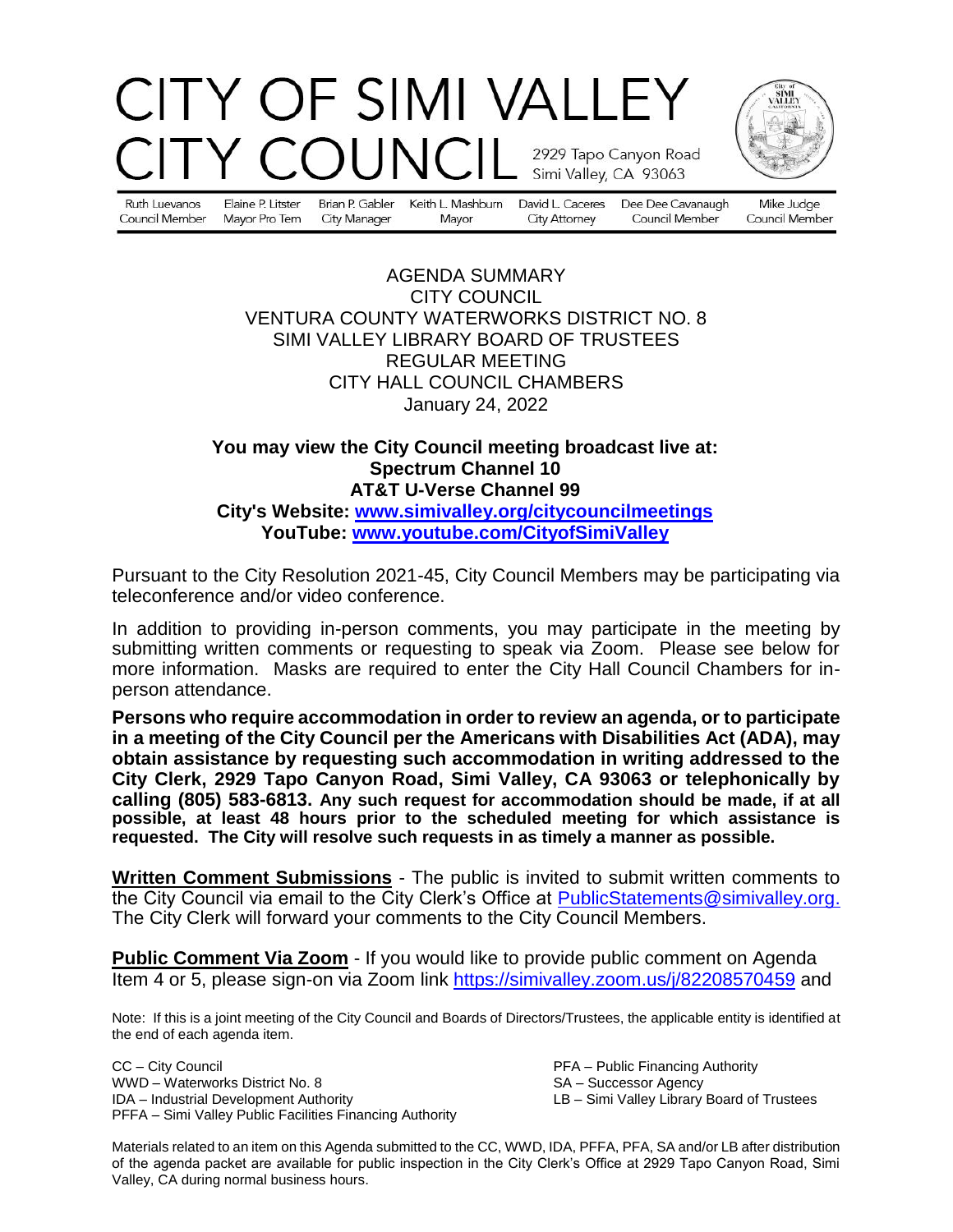#### AGENDA ITEM

use the "raise hand" function on Zoom when the City Council reaches Item 2, 4 or 5, or by telephone: dial US: +1 346 248 7799, Webinar ID: 822 0857 0459. You must be signed into the meeting and be available at the time the Agenda Item 2, 4 or 5 is called. If there are no matters scheduled for Agenda Item 2 or 4, you may only comment on Agenda Item 5. Individual public statements for Agenda Items 2 and 5 are for a period of 3 minutes each.

Persons addressing the City Council are requested to state their name and community of residence for the record. If you need further assistance, please email the City Clerk at CityClerk@simivalley.org or call (805) 583-6748.

Please be advised that communications directed to the City Council are public records and are subject to disclosure pursuant to the California Public Records Act and Brown Act unless exempt from disclosure under the applicable law. Communications will not be edited for redactions; will be printed/posted as submitted.

CALL TO ORDER: 5:45 p.m. (CLOSED SESSION)

ROLL CALL:

# a. PUBLIC STATEMENTS:

NOTE: If you would like to provide public comment on a Closed Session item via Zoom, please sign-on via Zoom link <https://simivalley.zoom.us/j/82208570459> and use the "raise hand" function on Zoom or by telephone: dial US: +1 346 248 7799, Webinar ID: 822 0857 0459. You must be signed into the meeting and be available at the time Closed Session begins. The public is invited to submit written comments to the City Council via email to the City Clerk's Office at [PublicStatements@simivalley.org.](mailto:PublicStatements@simivalley.org) The City Clerk will forward your comments to the City Council Members.

# b. CLOSED SESSION:

(1) Conference with Legal Counsel - Existing Litigation **(CC)** Pursuant to Government Code Section 54956.9(d)(1):

Name of Case: Christine Dorman v. City of Simi Valley, et al. Case No.: 56-2019-00535484-CU-PO-VTA

(2) Conference with Labor Negotiator **(CC)** Pursuant to Government Code Section 54957.6(a):

City's Designated Representative: Brian P. Gabler, City Manager Employee Organization: Simi Valley Police Managers Association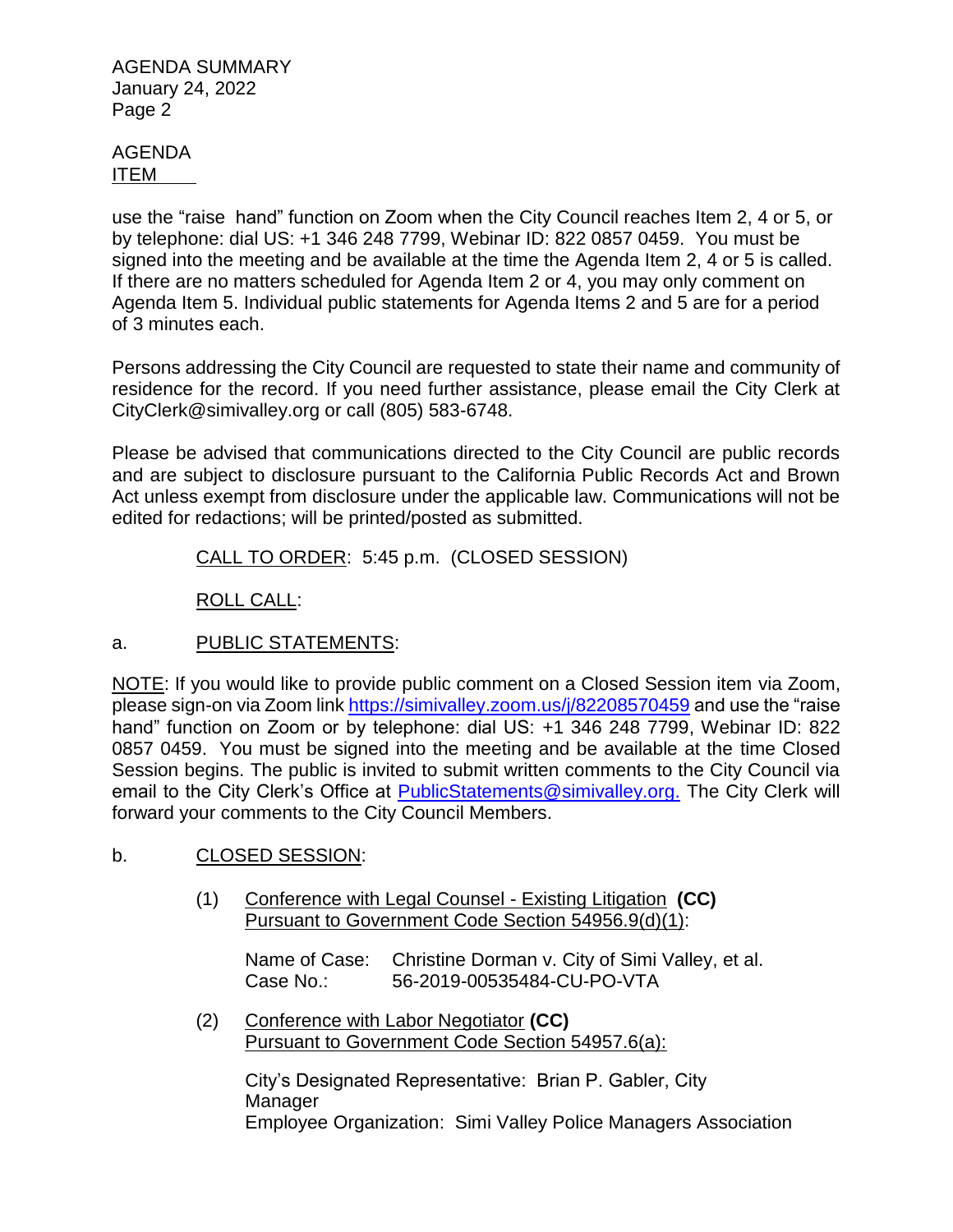AGENDA ITEM

CALL TO ORDER: 6:30 p.m. (OPEN SESSION)

### CLOSED SESSION REPORTS:

Public Report of action taken pursuant to Government Code Section 54957.1

# PLEDGE OF ALLEGIANCE:

ROLL CALL:

- 1. AGENDA REVIEW:
- 1A. Move that all resolutions and ordinances presented tonight be read in title only and all further reading be waived.
- 1B. It is the policy of the City Council that upon reaching 11:30 p.m., the City Council will not address any new agenda items. Should the City Council continue to address an in-progress agenda item past 12:00 midnight, the following motion is in order:

MOTION: Move that the City Council meeting tonight may extend beyond the midnight deadline to conclude the agenda (Section 2-1.106 SVMC).

### 1C. DECLARATION OF CONFLICT:

If any member of the City Council may have a conflict of interest or any reason why that member must abstain from consideration of any matter on this agenda, he or she should so declare at this time.

### 1D. CERTIFICATES/HONORARY RESOLUTIONS/PROCLAMATIONS:

- (1) Certificates of Appreciation to outgoing members of the Simi Valley Council On Aging Executive Board (Swan) **(CC)**
- (2) An Honorary Resolution to Tom Poyser for the Wayne Templeton Volunteer of the Year Award (Swan) **(CC)**

# 2. PUBLIC STATEMENTS ON APPOINTMENTS, SPECIAL PRESENTATIONS AND INFORMATIONAL REPORTS:

If you wish to make a Public Statement on **Agenda Item No. 2 - APPOINTMENTS, SPECIAL PRESENTATIONS AND INFORMATIONAL REPORTS,** please refer to instructions above.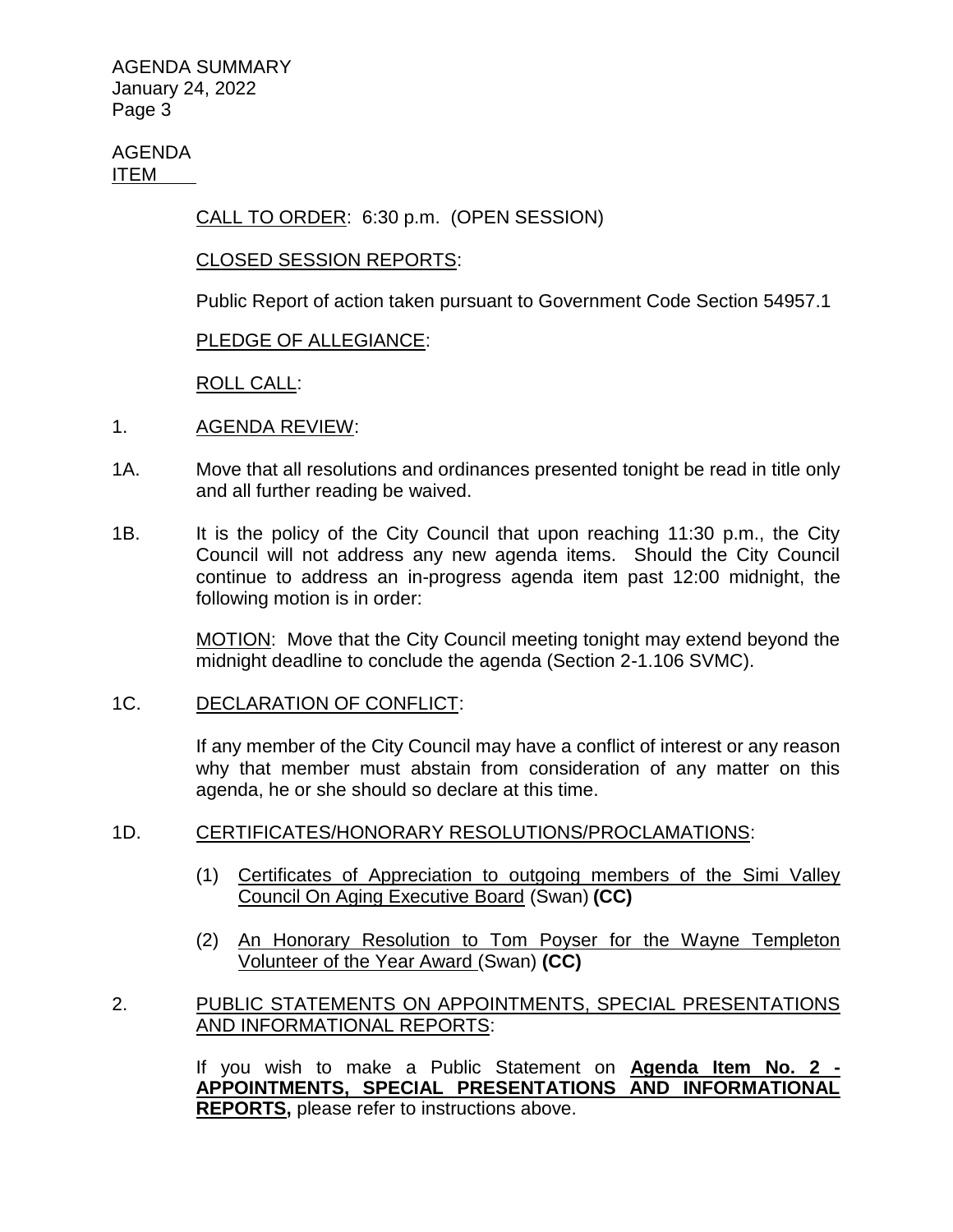#### AGENDA ITEM

- 3. APPOINTMENTS/SPECIAL PRESENTATIONS AND INFORMATIONAL REPORTS:
- 3A. APPOINTMENTS:
	- (1) Appointment of Simi Valley Council On Aging Executive Board Members (Swan) **(CC)**
- 3B. SPECIAL PRESENTATIONS:
	- (1) Presentation of the 2021 State of the Region Report by David Maron of the Ventura County Civic Alliance **(CC)**
	- (2) Economic Development presentation **(CC)**

### 3C. INFORMATIONAL REPORTS:

- (1) Informational presentation by Youth Council member Alden Ta **(CC)**
- 4. PUBLIC HEARINGS:

NOTE ON PUBLIC NOTICE: This is the time and place set for a public hearing on the consideration of matters as presented on this agenda. Let the record show that due notice was given as required by law and an affidavit to this effect is on file in the Office of the City Clerk. The reports of the City Staff relating to these matters shall be made a part of the record of this meeting. Speakers during public hearings shall limit their comments to matters relevant to the item on the agenda, and may be ruled out of order if comments are unrelated to the item.

NOTE ON JUDICIAL REVIEW: If you challenge in court any of the City Council decisions made here tonight, you may be limited to raising only those issues you or someone else raised at this public hearing. The time within which judicial review must be sought is governed by California Code of Civil Procedure Section 1094.6.

If you wish to provide testimony on **Agenda Item No. 4 - PUBLIC HEARINGS**, please refer to Public Comment Section instructions above.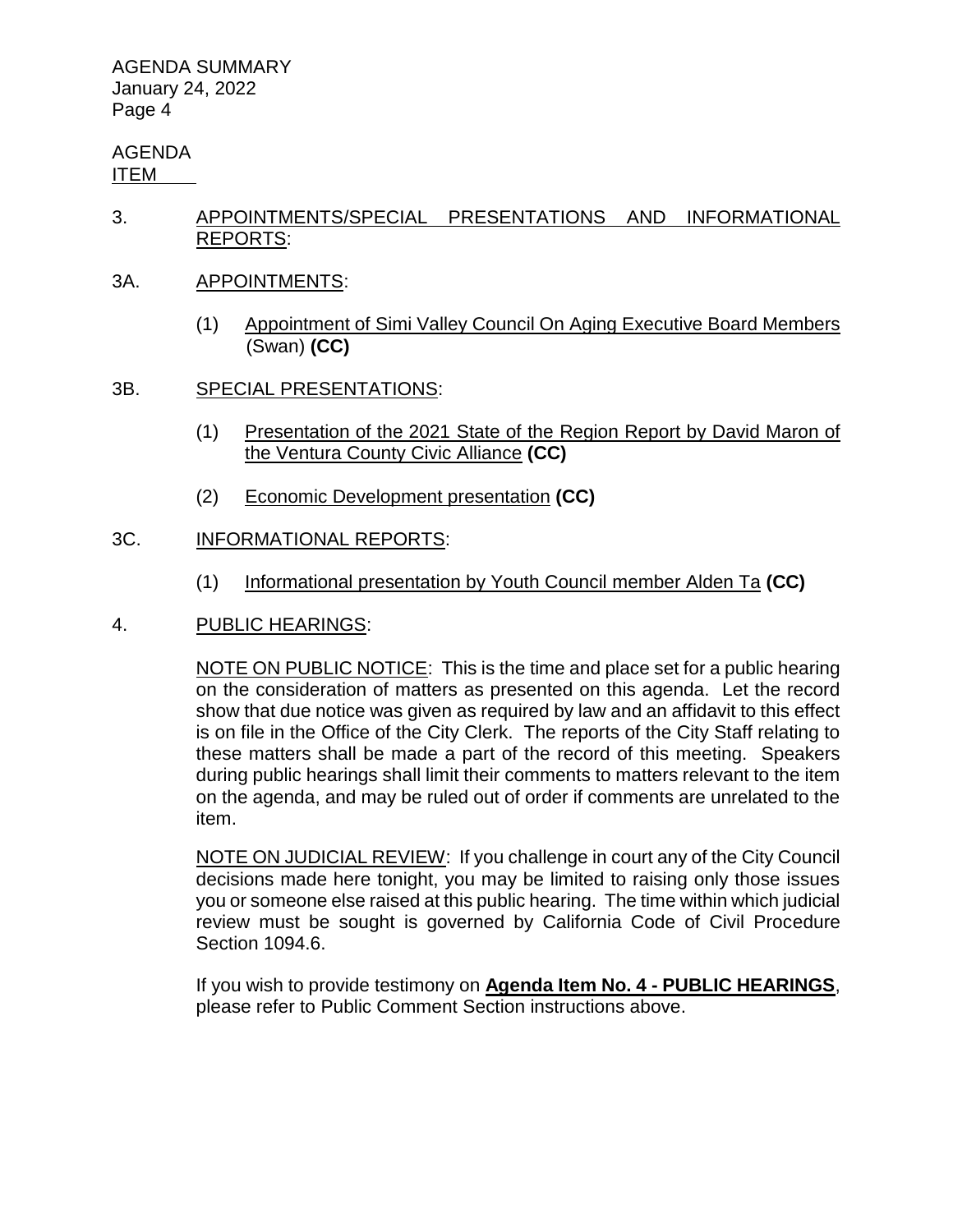AGENDA ITEM

## **6:50 P.M. TIME SPECIFIC AGENDA ITEM 4A (Per Election Code Section 21627.1)**

- 4A. A third public hearing before the City Council on the redistricting process to consider adoption of a voting district map and introduction of Ordinance No. 1334 (Blanco/Hehir) **(CC)**
- 4B. A public hearing to consider adoption of an Interim Urgency Ordinance (by a four-fifths vote) extending for up to an additional 22 months and 15 days rules and regulations for developing two-unit residential developments, and subdividing single-family residential properties in response to State Senate Bill 9, declaring the urgency thereof, and making a determination that the ordinance is exempt from the California Environmental Quality Act (Perros) **(CC)**
- 5. PUBLIC STATEMENTS ON ALL ITEMS OTHER THAN PUBLIC HEARINGS, APPOINTMENTS INFORMATIONAL REPORTS:

Time allotted for public statements on all items on the agenda and the consent calendar, as well as matters not on the agenda but within the subject matter jurisdiction of the City Council, but not including comment on public hearings, appointments and certain committee information reports.

If you wish to make a Public Statement on **Agenda Item No. 5 - PUBLIC STATEMENTS ON ALL ITEMS OTHER THAN PUBLIC HEARINGS, APPOINTMENTS, SPECIAL PRESENTATIONS AND INFORMATIONAL REPORTS**, please refer to instructions above.

- 5A. CITY COUNCIL/BOARD MEMBER/SPECIAL DISTRICT COMMENTS REGARDING PUBLIC STATEMENTS:
- 6. CONSENT CALENDAR:

NOTICE TO THE PUBLIC: All matters listed under the Consent Calendar are considered to be routine by the City Council/Boards and will be enacted by one motion. There will be no separate discussion of these items. If discussion is required, that item will be removed from the Consent Calendar. Vote will be by roll call.

(1) Approval of minutes for the Special and Regular City Council meetings of November 12, December 6 and December 20, 2021 (Blanco) **(CC)** Action Required – Approve request.